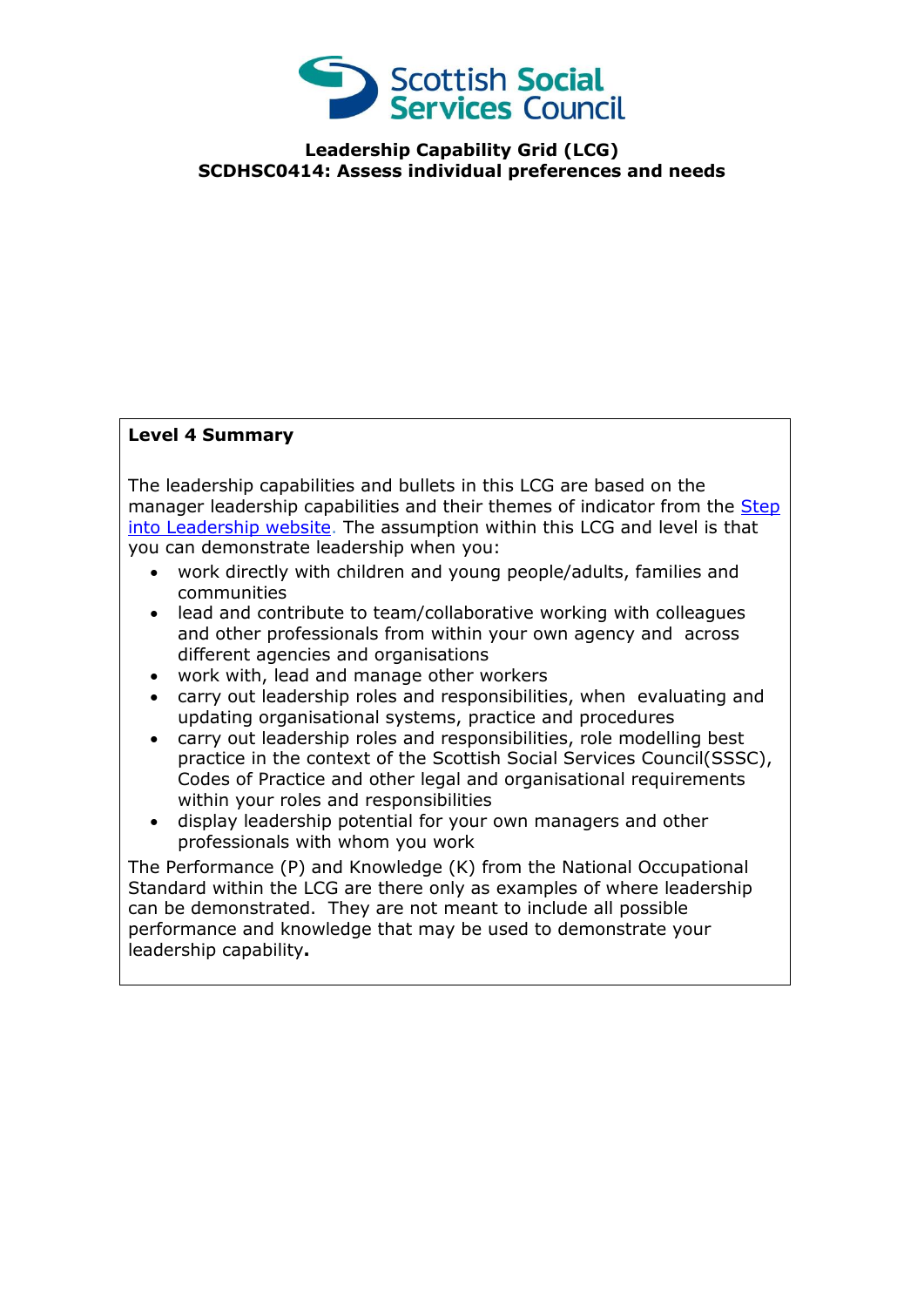

## **Leadership Capability Grid (LCG) SCDHSC0414: Assess individual preferences and needs**

| Leadership<br>capabilities                 | When assessing individual preferences and needs you can<br>demonstrate leadership capabilities by:                                                                                                                                                                                                                                                                                                                                                                                                                                                                                                                                                                                                                                                                                                                   |
|--------------------------------------------|----------------------------------------------------------------------------------------------------------------------------------------------------------------------------------------------------------------------------------------------------------------------------------------------------------------------------------------------------------------------------------------------------------------------------------------------------------------------------------------------------------------------------------------------------------------------------------------------------------------------------------------------------------------------------------------------------------------------------------------------------------------------------------------------------------------------|
| <b>Vision</b>                              | Providing a vision for those with whom you work and your organisation<br>when you:<br>• See how best to make a difference when identifying $(P1-3, 17-20, 25,$<br>27; K1-5, 11, 16, 24-25, 35-39)<br>Communicate and promote ownership of the vision when seeking extra<br>support $(P4,6, 28; K20)$ , working with others $(P28)$ and recording and<br>reporting (P 27-37, 43, 46; K 43-46)<br>Promote public service ethos through active participation and<br>personalisation (P1, 2, 7, 8, 11, 13, 14, 15, 20-26; K 1-5, 11, 13-19;<br>28, 30), when working others and when recoding and reporting (P 27-<br>37)<br>• Thinking and planning strategically when demonstrating knowledge and<br>practice of organisational, local and national policies and procedures<br>(P26, 27, 32, 37; K6, 8-9, 26-27,32-34) |
| Self-<br>leadership                        | Displaying self-leadership when you:<br>• Demonstrate and adapt leadership in response to changing needs and<br>preferences ( $P$ 5,16, 20,35-36; K23) and overcoming barriers ( $P$ 20)<br>Improve own leadership by seeking advice (P4,6,36; K20, 23)<br>$\bullet$<br>Enabling intelligent risk taking when communicating with difficult,<br>$\bullet$<br>complex and sensitive issues ( $P$ 21-26; K15, 40-41) and protecting<br>yourself (K31)<br>Demonstrate and promote resilience when adapting practice and<br>overcoming barriers (P5,16,18,20,35-36; K3, 4, 19, 30)<br>Challenge discrimination and oppression (P20; K 1, 4)<br>$\bullet$                                                                                                                                                                  |
| <b>Motivating</b><br>and inspiring         | Motivating and inspiring others when you:<br>• Inspire people by personal example ( $P10$ , 28; K14-20)<br>Recognise and value the contribution of others ( $P$ 4,6,36; K 9-10, 20)<br>Support the creation of a learning and performance culture (P4,6, 8,<br>18, 20, 23, 25, 27-28, 31; K16-20, 23; 39)                                                                                                                                                                                                                                                                                                                                                                                                                                                                                                            |
| <b>Empowering</b>                          | Empowering people when you:<br>• Enable leadership at all levels (P1, 2, 4, 6-7, 20, 21, 25, 27, 31; K8-9;<br>$16-20)$<br>Driving the creation of a knowledge and management culture by<br>seeking and providing information to enable understanding (P4, 6, 8,<br>25, 31, 33-36; K16-20, 23; 39)<br>• Promote professional autonomy (P1-3,17-20, 25, 27; K16-20, 23-25)<br>Involve people in development and improvement (P20; K16-20)                                                                                                                                                                                                                                                                                                                                                                              |
| <b>Collaborating</b><br>and<br>influencing | Collaborating and influencing when you:<br>• Lead partnership working $(P4,6, 28; K11, 14-20)$<br>Influence people (P20, 28, 33-36; K11, 14-20)<br>Understand and value the perspectives of others (P1-2, 7, 11, 15, 17-<br>20, 25, 28, 31, 35; K8-9, 11, 14-20)                                                                                                                                                                                                                                                                                                                                                                                                                                                                                                                                                     |